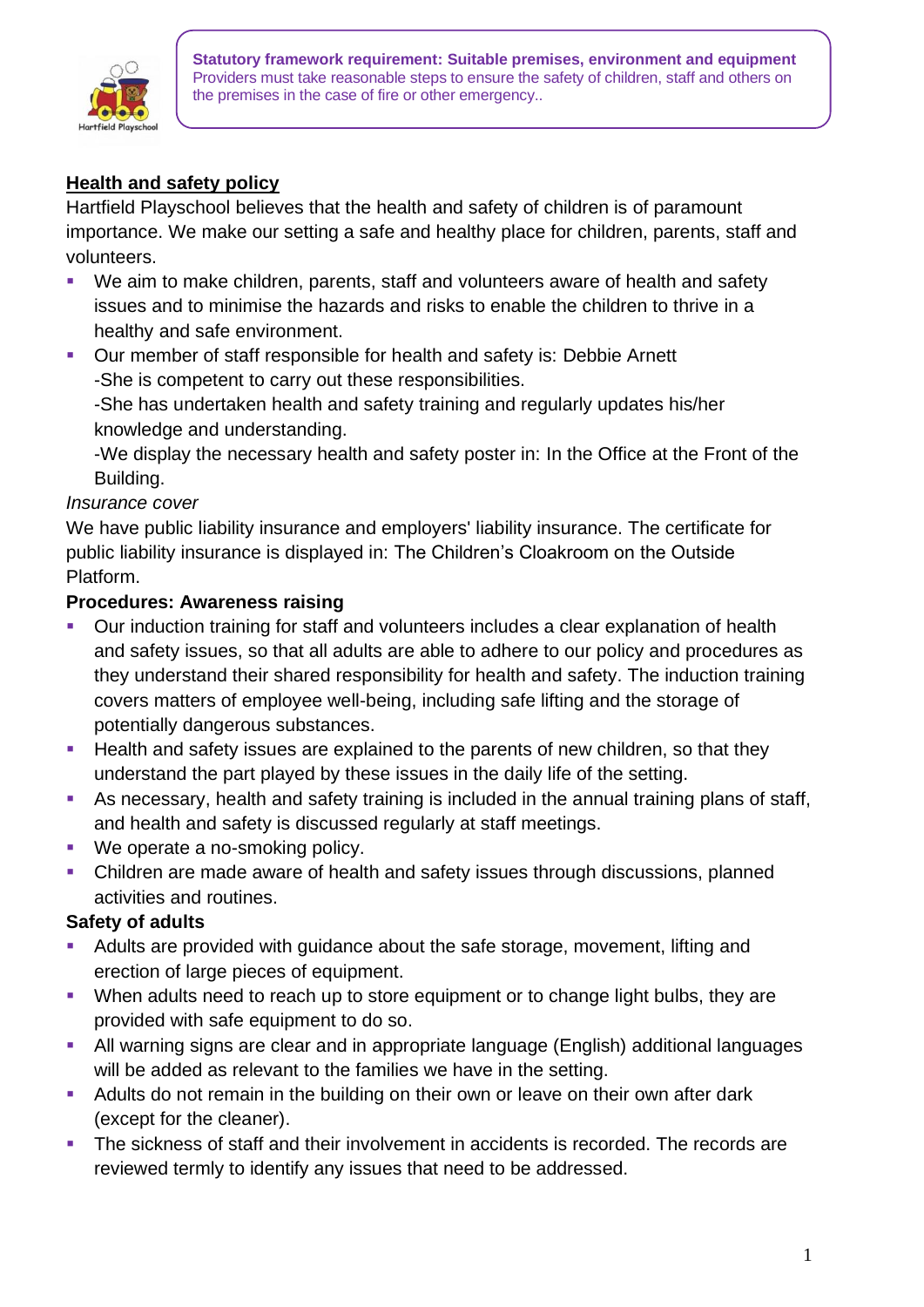

We keep all cleaning chemicals in their original containers.

## **Windows**

- Low level windows are made from materials that prevent accidental breakage or are made safe.
- Windows are protected from accidental breakage or vandalism from people outside the building.
- Windows above the ground floor are secured so that children cannot climb through them.

### **Doors**

- We take precautions to prevent children's fingers from being trapped in doors.
- **Floors**
- **EXT** All floor surfaces are checked daily to ensure they are clean and not uneven, wet or damaged.

# **Electrical/gas equipment**

- **EXECT** All electrical/gas equipment conforms to safety requirements and is checked regularly.
- Our boiler/electrical switch gear/meter cupboard is not accessible to the children.
- **EXTER** Fires, heaters, electric sockets, wires and leads are properly guarded and the children are taught not to touch them.
- **EXECTE Storage heaters are checked daily to make sure they are not covered.**
- **There are sufficient sockets to prevent overloading.**
- **•** The temperature of hot water is controlled to prevent scalds.
- **EXECT** Lighting and ventilation is adequate in all areas including storage areas.

## **Storage**

- **EXTEND FIGHT All resources and materials, which are used by the children, are stored safely.**
- All equipment and resources are stored or stacked safely to prevent them accidentally falling or collapsing.

## **Outdoor area**

- Our outdoor area is securely fenced.
- Our outdoor area is checked for safety and cleared of rubbish before it is used.
- Adults and children are alerted to the dangers of poisonous plants, herbicides and pesticides.
- Where water can form a pool on equipment, it is emptied before children start playing outside.
- Our outdoor sand pit is covered when not in use.
- **EXECT** All outdoor activities are supervised at all times.

## **Supervision**

- Children will leave Playschool only with authorised adults.
- Children will not have unsupervised access to kitchens, cookers or any cupboards storing hazardous materials including matches.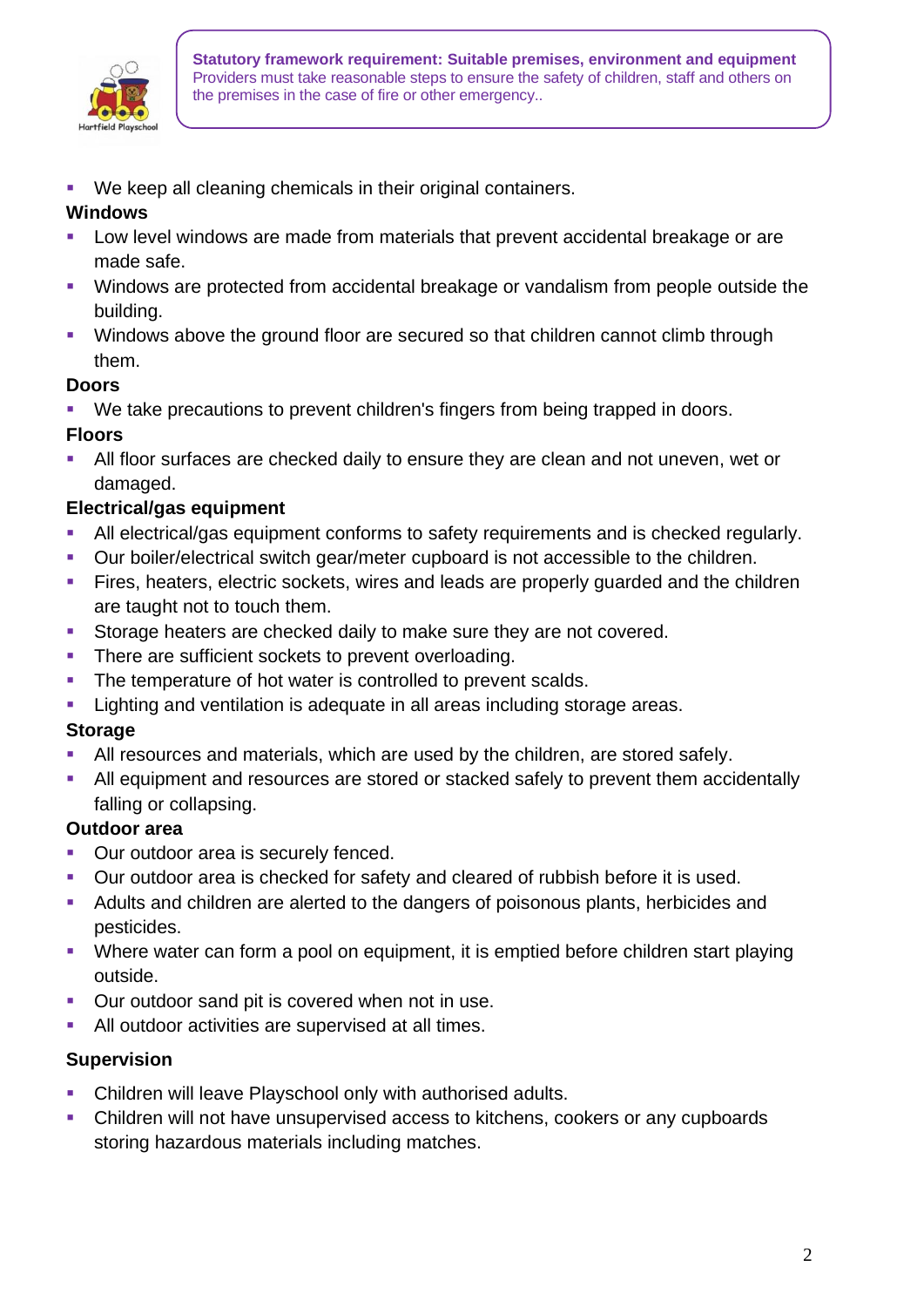

**Statutory framework requirement: Suitable premises, environment and equipment** Providers must take reasonable steps to ensure the safety of children, staff and others on the premises in the case of fire or other emergency..

- On outings, the adult: child ratio will be sufficient to allow proper supervision, giving due regard to the ages of the children and the security of the surroundings. If a small group goes out, there will be sufficient adults to maintain appropriate ratios for staff and children remaining on the premises.
- **EXT** If a child goes missing, either from the premises or whilst on an outing, the emergency services will be contacted immediately and the child's parent/carer informed as soon as possible. (See Missing Child Policy)
- Whenever children are on the premises at least two adults will be present. One will have a level 3 childcare qualification and a current First Aid Certificate.

### **Management**

- A clip board is available for the reporting of any accident/incidents. Regular safety monitoring will include checking of the accident record as a basis for risk assessment.
- **EXECT** All adults, including parents/carers as well as staff, will be aware of the system in operation for children's arrivals and departures and a member of staff will be at the gate during these periods.
- **•** If anyone other than the child's usual parent/carer is to collect them, the parent/carer should sign this arrangement into the collection folder. A password system is in place. In the event of a child not being collected, staff will try the contacts listed on the Registration Form (see 'Failure to collect a child' Policy). A register of both adults and children will be completed (including times) as people arrive and leave so that a complete record of all those present is available in an emergency.
- **EXEDENT Adults will not walk about with hot drinks or place hot drinks within reach of children.** We have a 'No smoking' policy at Hartfield Playschool.
- A correctly stocked first aid box will be available at all times and checked regularly
- **EXECT** Fire drills will be held at least once a term.
- **EXTED EXTERNAL FIRE 2018** Fire extinguishers will be checked annually and staff will know how to use them. The person responsible for health and safety who is Debbie Arnett will check fire extinguishers weekly and keep a written record of these checks.

#### **Hygiene**

- We seek information from the Health Protection Agency to ensure that we keep up-todate with the latest recommendations.
- Our daily routines encourage the children to learn about personal hygiene.
- The premises are cleaned throughout daily, which includes the Main Room, Quiet Room, Kitchen, Office, Toilets and Cloakroom.

**Covid-19 amendment** additional cleaning will take place throughout the day including

- **EXECT** using appropriate antibacterials on toys and resources that have been used during the session.
- The toilet area has a high standard of hygiene, including hand washing and drying facilities, nappies are taken immediately outside to the Waste bin after being changed. We implement good hygiene practices by: